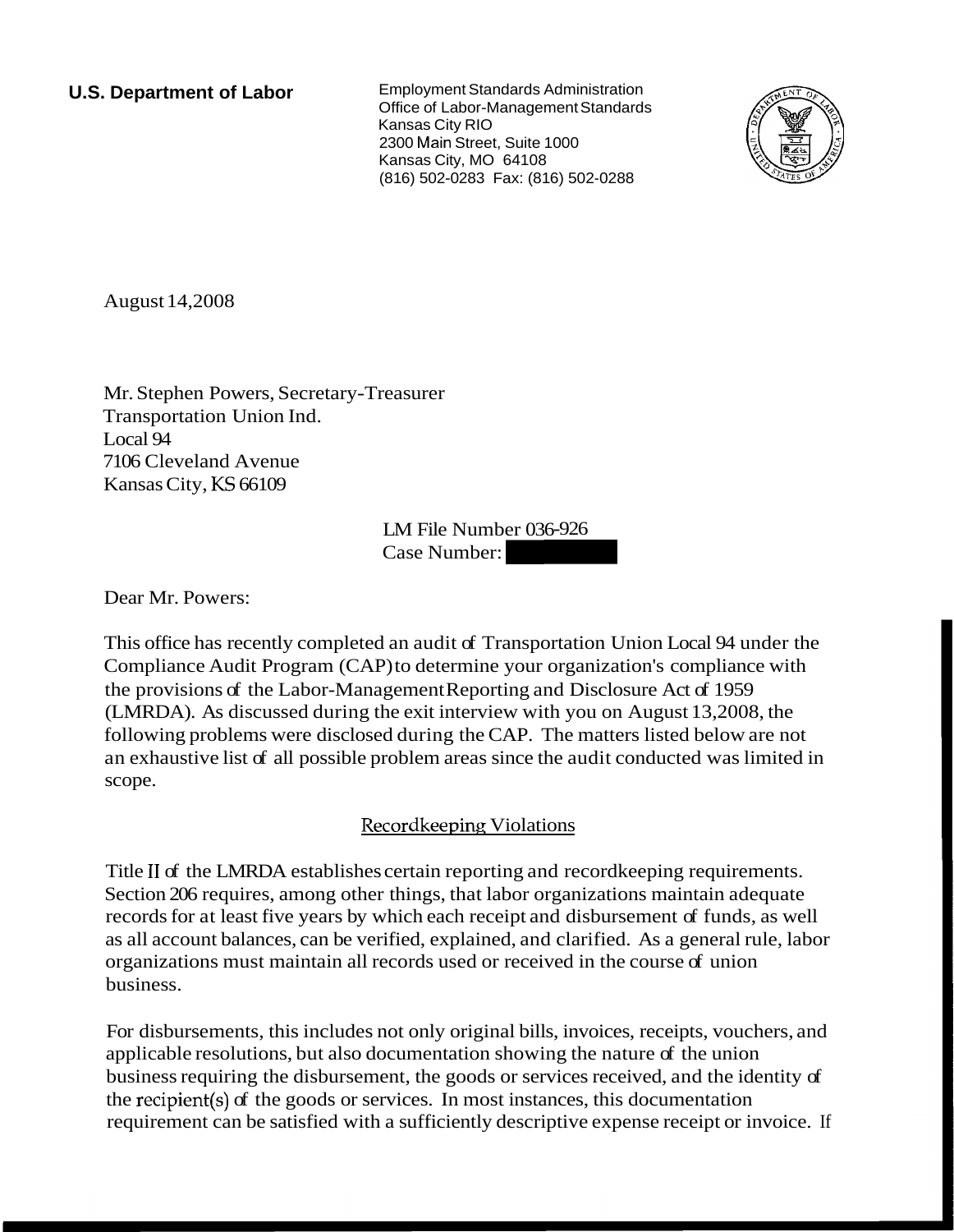Mr. Stephen Powers August 14,2008 Page 2 of 4

an expense receipt is not sufficiently descriptive, a union officer or employee should write a note on it providing the additional information. For money it receives, the labor organization must keep at least one record showing the date, amount, purpose, and source of that money. The labor organization must also retain bank records for all accounts.

The audit of Local 94's 2007 records revealed the following recordkeeping violations:

1. General Reimbursed and Credit Card Expenses

Local 94 did not retain adequate documentation for reimbursed expenses and credit card expenses incurred by union officers and employees totaling at least \$5,465. For example, Local Chairman C. E. Smith incurred expenses for \$296.31 on January 10,2007. Smith was reimbursed for this expense, but the receipt was not in Local 94's records.

As previously noted above, labor organizations must retain original receipts, bills, and vouchers for all disbursements. The president and treasurer (or corresponding principal officers) of your union, who are required to sign your union's LM report, are responsible for properly maintaining union records.

2. Lost Wages

Local 94 did not retain adequate documentation for lost wage reimbursement payments to union officers and employees totaling at least \$13,300. The union must maintain records in support of lost wage claims that identify each date lost wages were incurred, the number of hours lost on each date, the applicable rate of pay, and a description of the union business conducted. The OLMS audit found that Local 94 did not specify each date on which lost wages were incurred.

3. Lack of Salary Authorization

Local 94 did not maintain records to verify that the salaries reported in Item 24 (All Officer and Disbursements to Officers) of the LM-3 was the authorized amount and therefore was correctly reported. The union must keep a record, such as meeting minutes, to show the current salary authorized by the entity or individual in the union with the authority to establish salaries.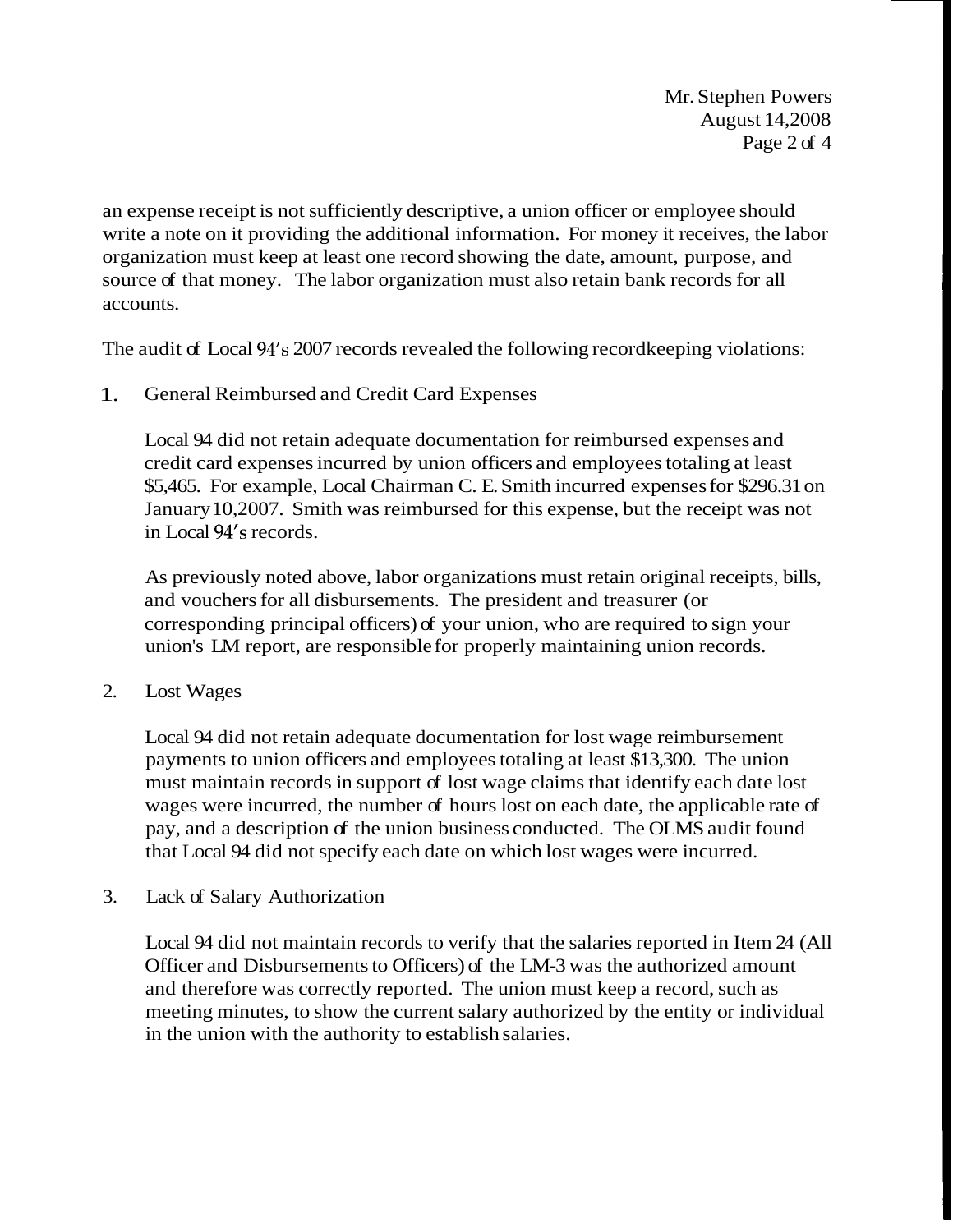Mr. Stephen Powers August 14,2008 Page 3 of 4

Based on your assurance that Local 94 will retain adequate documentation in the future, OLMS will take no further enforcement action at this time regarding the above violations.

## Reporting Violations

The audit disclosed a violation of LMRDA Section 201(b), which requires labor organizations to file annual financial reports accurately disclosing their financial condition and operations. The Labor Organization Annual Report Form LM-3 filed by Local 94 for fiscal year ending December 31,2007, was deficient in the following areas:

1. Disbursements to Officers

Local 94 did not include some reimbursements to officers totaling at least \$5,465 in the amounts reported in Item 24 (All Officers and Disbursements to Officers). It appears the union erroneously reported these payments in Item 48.

Local 94 did not report the names of some officers and the total amounts of payments to them or on their behalf in Item 24 (All Officers and Disbursements to Officers). The union must report in Item 24 all persons who held office during the year regardless of whether they received any payments from the union.

The union must report most direct disbursements to Local 94 officers and some indirect disbursements made on behalf of its officers in Item 24. A "direct disbursement" to an officer is a payment made to an officer in the form of cash, property, goods, services, or other things of value. See the instructions for Item 24 for a discussion of certain direct disbursements to officers that do not have to be reported in Item 24. An "indirect disbursement" to an officer is a payment to another party (including a credit card company) for cash, property, goods, services, or other things of value received by or on behalf of an officer. However, indirect disbursements for temporary lodging (such as a union check issued to a hotel) or for transportation by a public carrier (such as an airline) for an officer traveling on union business should be reported in Item 48 (Office and Administrative Expense).

## 2. Cash Reconciliation

It appears that the cash figures reported in Item 25 are not the cash figures according to the union's books after reconciliation to the bank statements. The